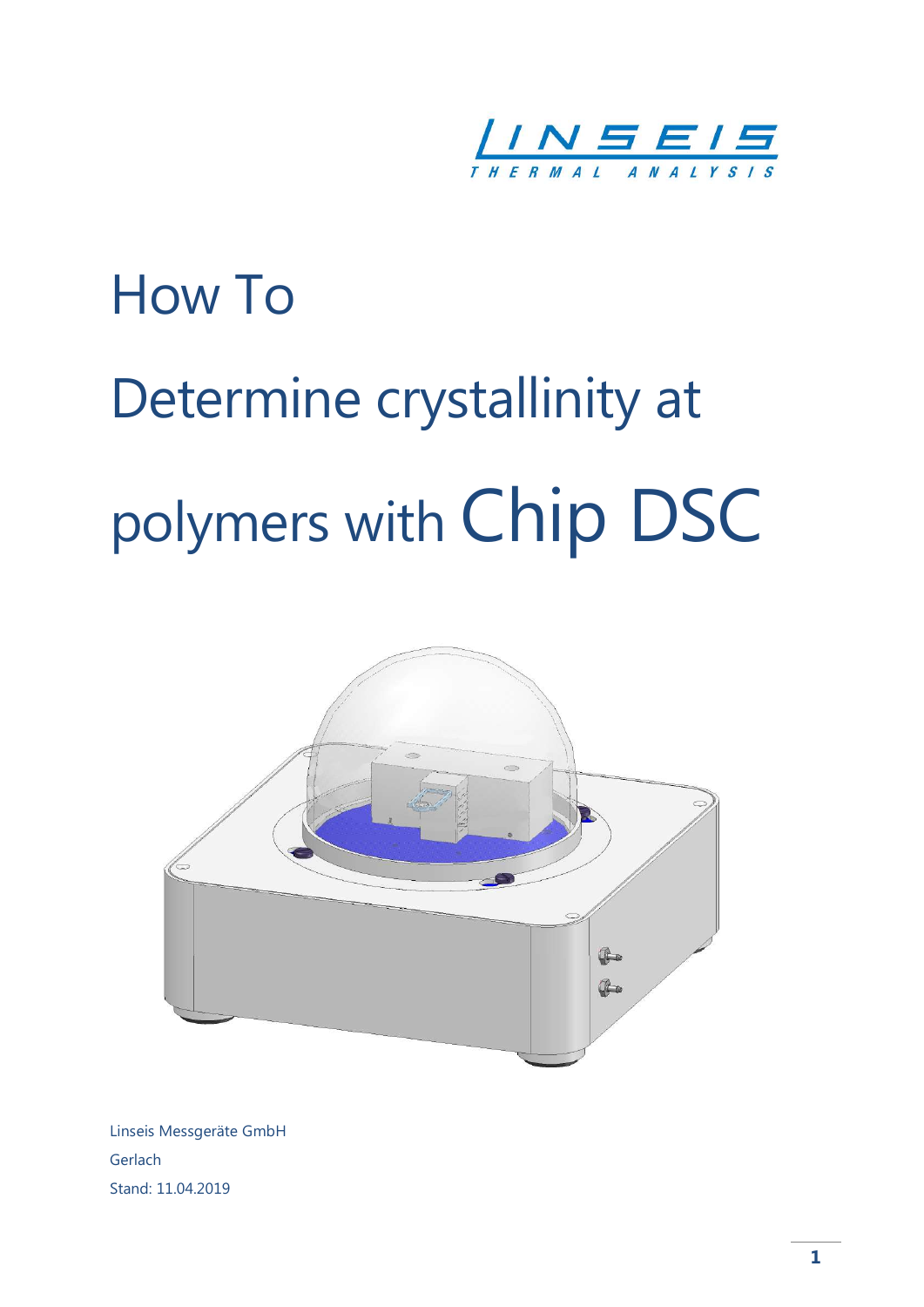**How To Determine crystallinity** of polymers with Chip DSC



# **Index**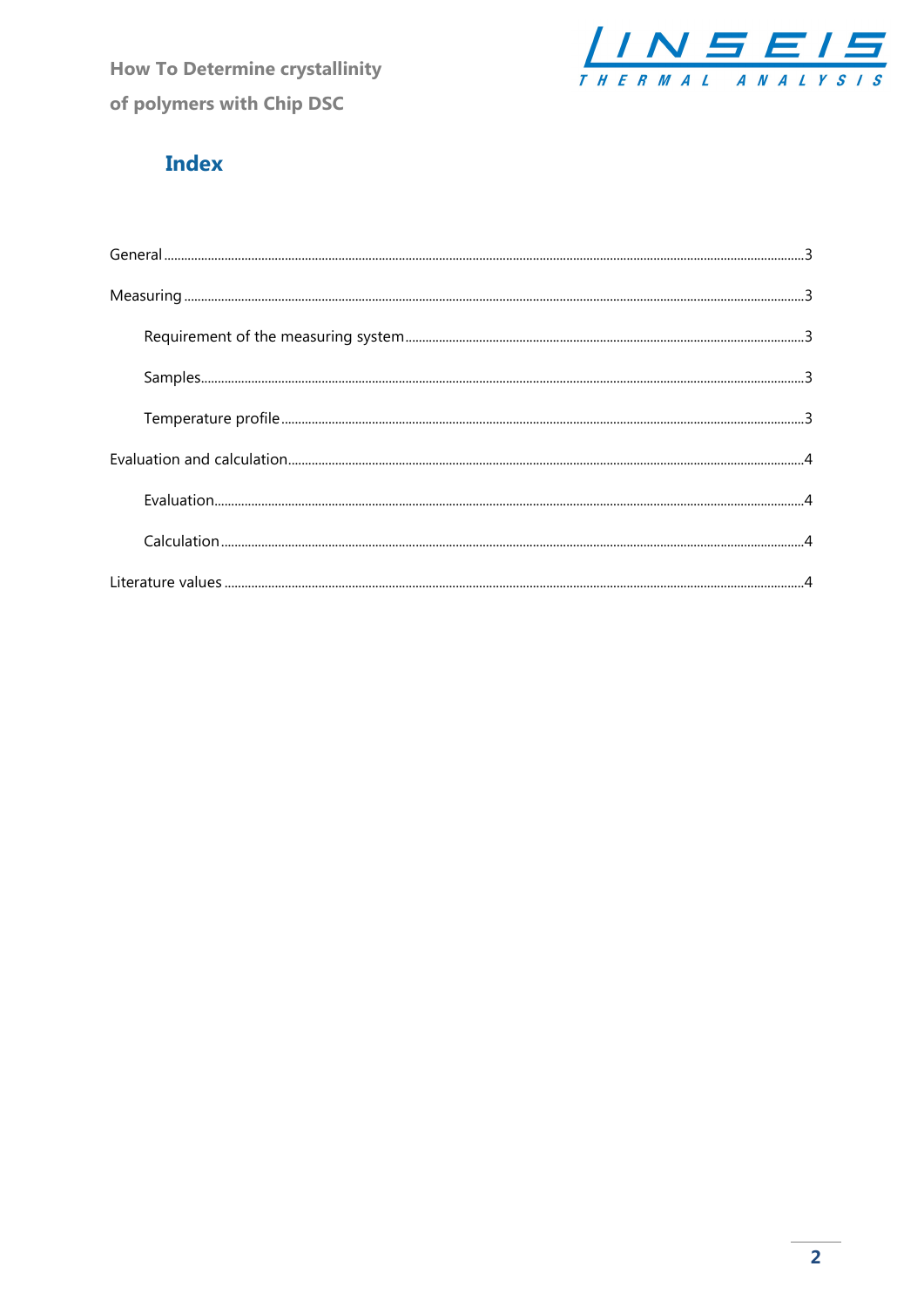How To Determine crystallinity of polymers with Chip DSC



## **General**

Crystallization of polymers is a process associated with partial alignment of their molecular chains. These chains fold together and form ordered regions called lamellae, which compose larger spheroidal structures named spherulites. Polymers can crystallize upon cooling from the melt, mechanical stretching or solvent evaporation. Crystallization affects optical, mechanical, thermal and chemical properties of the polymer. The degree of crystallinity is estimated by different analytical methods and it typically ranges between 10 and 80%, with crystallized polymers often called "semi-crystalline". The properties of semi-crystalline polymers are determined not only by the degree of crystallinity, but also by the size and orientation of the molecular chains.

[From Wikipedia "Crystallization of polymers" 04.11.2019]

## **Measuring**

#### Requirement of the measuring system

- o You need a well-functioning Chip DSC
- o The chip DSC need to be temperature and enthalpy calibrated
- o The temperature range of your Chip DSC must be sufficient for the desired effect

#### Samples

- o Your sample need to have a flat surface or a good cutting surface
- $\circ$  The weight should be around 10-30 mg (depends on the enthalpy of the melting point)
- o The weight must be determined very accurately for reliable enthalpy values
- $\circ$  To measure the initial crystallinity of your sample you have to use the first heating of the sample so sample preparation is very important

#### Temperature profile

- $\circ$  It is important to think carefully about which temperature profile you use before you start measuring
- $\circ$  The heating rate of the first heating cycle should be ~10 to ~30 K/min
- o The cooling rate depends on your polymer (some crystallize faster, others slower)
- $\circ$  The heating rate of the second heating cycle (only needed if you want to compare the crystallization between different cooling rates) should be the same like the first heating rate